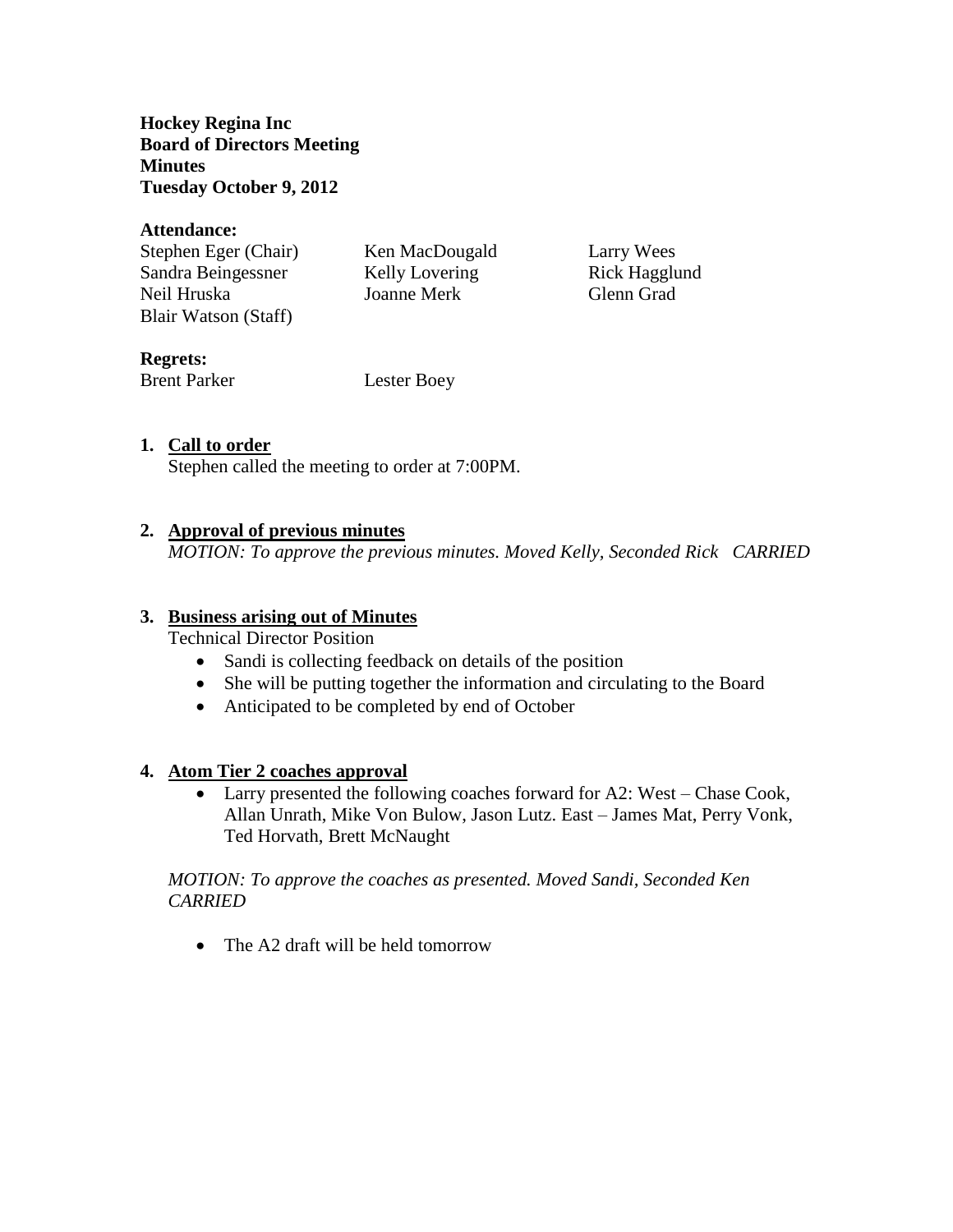# **5. Initiation + Novice weekend**

- The initiation jamboree will be held on Sat Oct 13
- SHA will be providing jerseys and instructors
- Blair will have the laptop and projector in the Sillinger Corner
- For the Novice weekend (Oct 20) the coaches will be running the drills with potential support from the Bantam Tier 1 players/coaches
- Bingo vouchers to be provided to volunteer players that help out
- Kelly will be drawing up the drills for the Novice

# **6. Pat Canadians**

• Tabled until next meeting

# **7. Goaltenders – Novice + Midget**

- Small number of goalies for Novice  $-13$  in total
- $\bullet$  Huge number of goalies for Midget 19 goalies for 12 spots in M3
- Potential options include move some down to some down to B3, have each M3 team carry 3 goalies, find Associates that are short
- Neil and Blair to work on placing all the goalies

# **8. Board positions**

- Down 2 Board positions, Steve will continue to fill the Presidents role
- Glenn and Steve have a potential person to fill one of the positions (Director Novice)
- A communication to go on the website requesting volunteers for the Board

# **9. Executive committee**

- There is a position on the Executive Committee
- Neil and Sandi will be on the Executive Committee
- *MOTION: To appoint Sandi and Neil to the Executive committee. Moved Larry, Seconded*

### **10. Conflict of interest**

- Stephen told the Board that they have to be very above "Board" in hockey dealings
- Be cautious in talking about drafts, teams, etc
- Have to be above reproach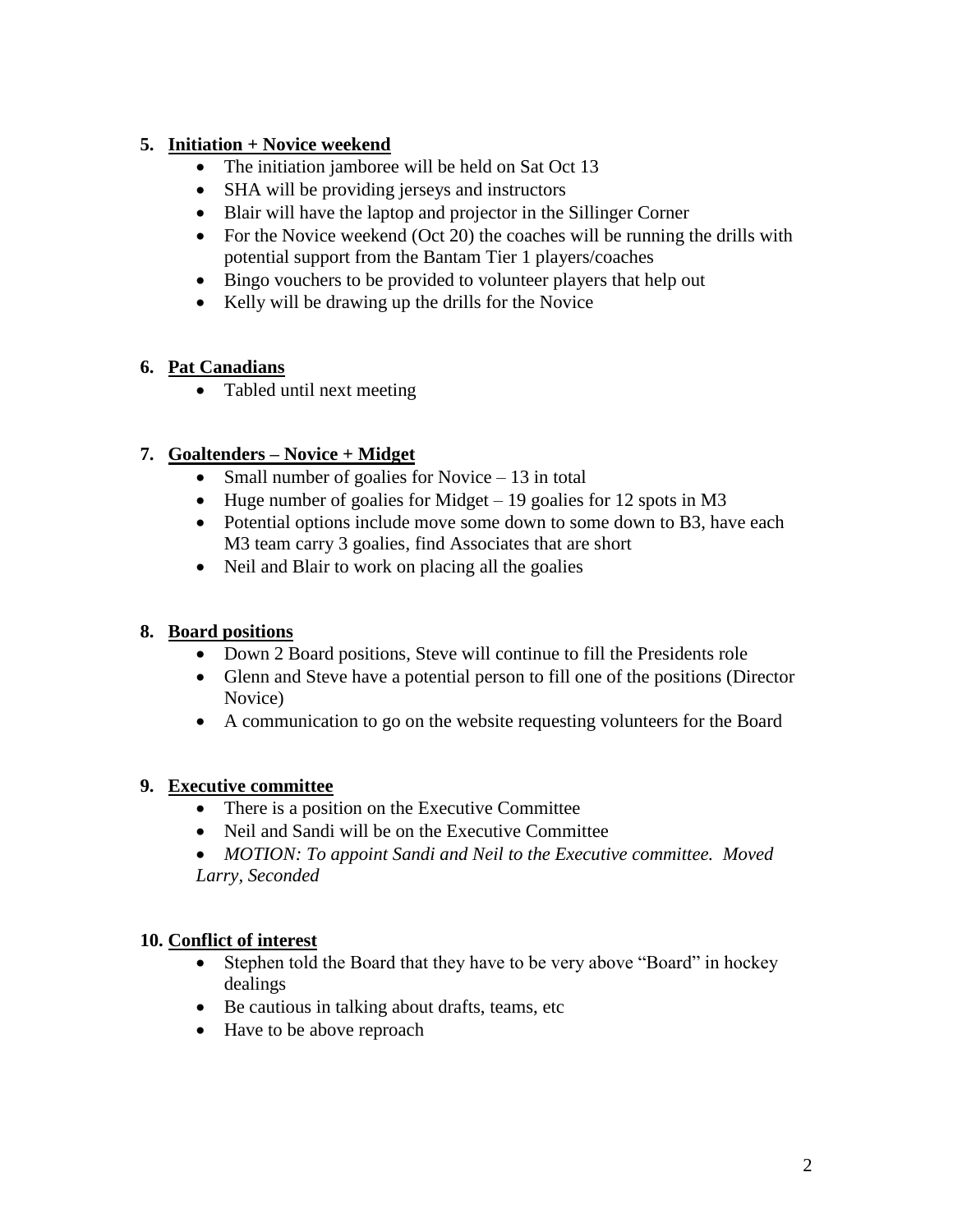#### **11. Silver Foxes**

- A party has requested that HRI cease to use the Silver Foxes name for our Bantam 1 team
- Our lawyer is currently working on getting the name registered; HRI Silver Foxes

### **12. Equitable ice policy**

- Directors to remind their coaches of the equitable ice time policy
- Equitable is not the same as equal

#### **13. Directors reports**

President - Steve went over the beginning of a Strategic plan (Appendix A)

- The Board is a mixture of operating Board and Strategic plan
	- Need to put long term planning
	- Steve to put together a time line for the Strategic Plan
	- Everyone to look at the questions presented

Sponsorship – Everyone is back except for a few Bronze sponsors

Finance – Nothing to report

Evaluation – Almost done, no major issues

Midget - Overage player in Quad Town wishes to play at M2 for Quad Town. *MOTION: To accept the player to play for Quad Town. Moved Neil, Seconded Kelly*

> - Weyburn wishes to bring there M3 team to Regina to play ALL their games in Regina. Concerns that their numbers will diminish to very low numbers. *MOTION: To allow the Weyburn M3 team to play all their games in Regina, Moved Neil, Seconded Sandi CARRIED*

Pee Wee – P3 draft tomorrow.

Novice - Need to send out targeted e-mail looking for coaches in the Senators and Canucks divisions